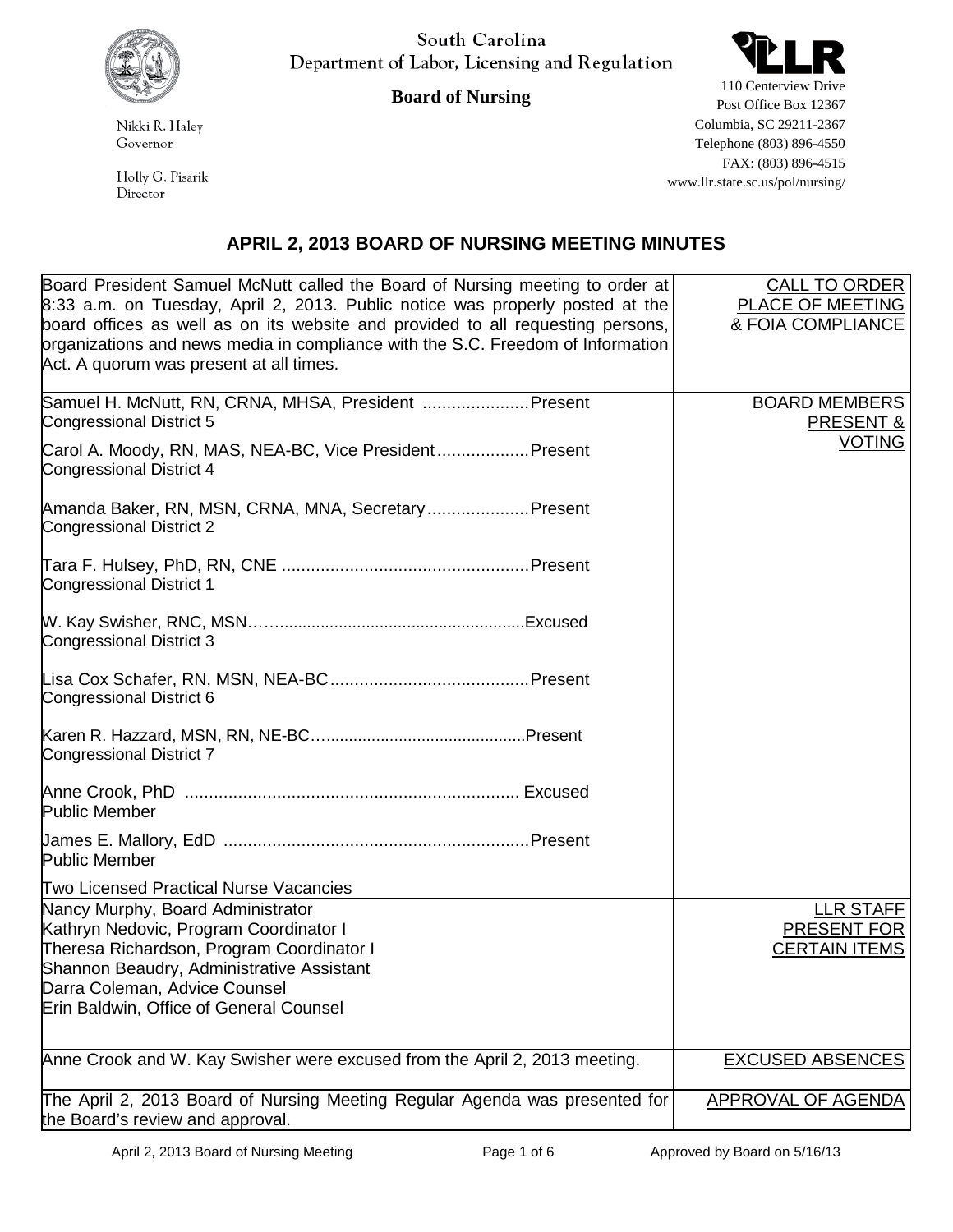| A motion was made by Carol Moody to approve the Regular Agenda as<br>presented. Karen Hazzard seconded the motion. The motion carried unanimously.                                                                                                                                                                                                                                                                                                                                                                                                                                                                                                                                                                                                                                                                                                                                   | <b>MOTION</b>                                           |
|--------------------------------------------------------------------------------------------------------------------------------------------------------------------------------------------------------------------------------------------------------------------------------------------------------------------------------------------------------------------------------------------------------------------------------------------------------------------------------------------------------------------------------------------------------------------------------------------------------------------------------------------------------------------------------------------------------------------------------------------------------------------------------------------------------------------------------------------------------------------------------------|---------------------------------------------------------|
| Darra Coleman introduced the regulatory review process per the governor's<br>Executive Order No. 2013-02. She stated that the Executive Order tasked cabinet<br>agencies with reviewing all statutes, regulations, rules and policies to identify<br>potential burdens on South Carolina businesses.                                                                                                                                                                                                                                                                                                                                                                                                                                                                                                                                                                                 | <b>GOVERNOR'S EXECUTIVE</b><br><b>ORDER NO. 2013-02</b> |
| She stated that Governor Haley requested the Department of Labor, Licensing,<br>and Regulation to conduct evaluations of the consistency of the discharge of its<br>duties. She stated that all Boards were to look at their statutes, regulations, rules,<br>and policies and examine their necessity, complexity, efficiency, effects, and<br>unintended negative impacts.                                                                                                                                                                                                                                                                                                                                                                                                                                                                                                         |                                                         |
| First, Darra Coleman asked to hear any suggestions, feedback or items of<br>concern from the Board staff regarding internal processes.                                                                                                                                                                                                                                                                                                                                                                                                                                                                                                                                                                                                                                                                                                                                               |                                                         |
| Nancy Murphy stated that the Board staff receives feedback/ concern regarding<br>the physician supervision of no more than three APRNs, the 45 mile physician<br>supervision rule and the scope of APRN practice/ practicing to the full extent of<br>their educational preparation/ IOM recommendations. She mentioned that there<br>have been some individuals who cite 40-33-34 of the Nurse Practice Act and 40-<br>47-20 of the Medical Practice Act.                                                                                                                                                                                                                                                                                                                                                                                                                           |                                                         |
| Next, Darra Coleman asked to hear suggestions, feedback or items of concern<br>from the Board members.                                                                                                                                                                                                                                                                                                                                                                                                                                                                                                                                                                                                                                                                                                                                                                               |                                                         |
| Items that were noted by the Board members included but were not limited to<br>ongoing challenges of APRNs, particularly as it pertains to the difference in the<br>Nurse Practice Act and Medical Practice Act, as well as the scope of practice for<br>APRNs, the influx of new education programs causing an issue with clinical sites<br>and its effects on public safety, possibly changing the requirements for new<br>programs to receive more specific input from clinical sites, simulation versus<br>clinical experience, investigators lacking clinical experience/ knowledge, the<br>improvement of delays in application processing, improved response time from<br>Board staff, reviewing Advisory Opinions, ways to make nurses aware of Advisory<br>Opinion changes, the collaborative task force to look at pain management and<br>LPN representation on the Board. |                                                         |
| Finally, Darra Coleman invited members of the public to provide suggestions,<br>feedback or items of concern.                                                                                                                                                                                                                                                                                                                                                                                                                                                                                                                                                                                                                                                                                                                                                                        |                                                         |
| First, Jeannette Andrews, Dean of Nursing, USC Columbia, voiced concern about<br>the APRN scope of practice as outlined in 40-33-34 of the Nurse Practice Act and<br>reducing the burden on APRN practice. She also relayed concern regarding new<br>nursing programs/ patient safety/ clinical experiences available.                                                                                                                                                                                                                                                                                                                                                                                                                                                                                                                                                               |                                                         |
| Next, Vicki Green, President, SCNA, submitted a letter via email addressing a<br>specific list of laws that burden APRNs and impede the ability of APRNs to<br>practice and open new businesses. She addressed concerns of advocacy and<br>cited the IOM 2010 report. She stated that SCNA suggests the Joint Statement of<br>the SC Board of Nursing and SC Board of Medical Examiners be stricken from<br>the record of both Boards.                                                                                                                                                                                                                                                                                                                                                                                                                                               |                                                         |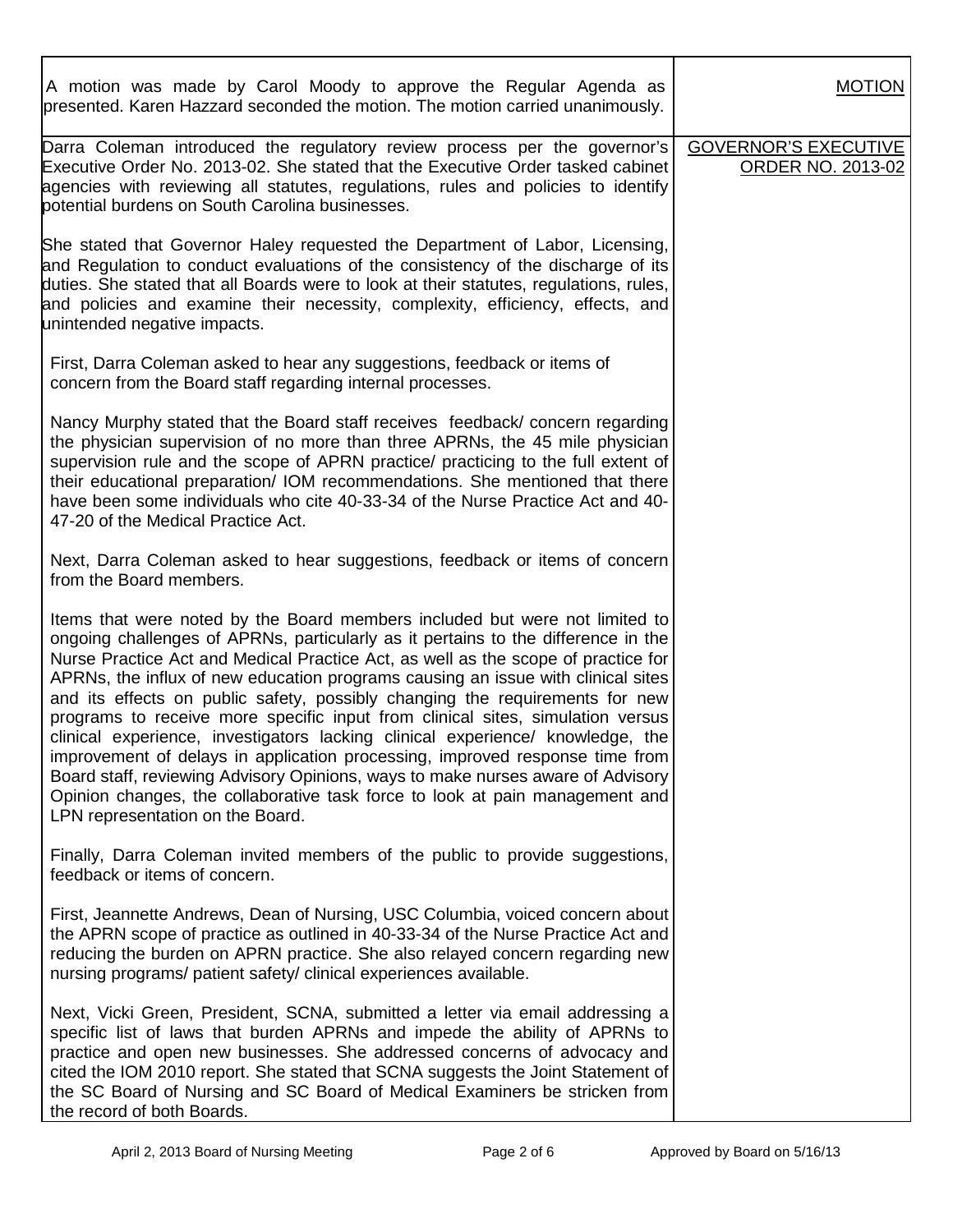| Finally, Lesley Rathbone, President Elect, American Association of Birth Centers,<br>spoke from the point-of-view of a certified nurse midwife (CNM). She discussed<br>the success rate of midwife centers, demand by consumers for births at these<br>centers and saving money by using a midwife center to deliver. She stated that<br>the Nurse Practice Act currently restricts her practice and keeps her from<br>growing her business.                                                                                                                                                                                                                                                                                                                                                                                                                                                                                                                                                                                                                                                                                                                                                                                                                                                                                                                                                                                                                                                                                                  |                                                                                        |
|-----------------------------------------------------------------------------------------------------------------------------------------------------------------------------------------------------------------------------------------------------------------------------------------------------------------------------------------------------------------------------------------------------------------------------------------------------------------------------------------------------------------------------------------------------------------------------------------------------------------------------------------------------------------------------------------------------------------------------------------------------------------------------------------------------------------------------------------------------------------------------------------------------------------------------------------------------------------------------------------------------------------------------------------------------------------------------------------------------------------------------------------------------------------------------------------------------------------------------------------------------------------------------------------------------------------------------------------------------------------------------------------------------------------------------------------------------------------------------------------------------------------------------------------------|----------------------------------------------------------------------------------------|
| A motion was made by Lisa Schafer to go into executive session for the purpose<br>of receiving legal counsel. Carol Moody seconded the motion. The motion carried<br>unanimously. Nancy Murphy and Kate Nedovic were asked to stay for the<br>executive session.                                                                                                                                                                                                                                                                                                                                                                                                                                                                                                                                                                                                                                                                                                                                                                                                                                                                                                                                                                                                                                                                                                                                                                                                                                                                              | <b>MOTION</b>                                                                          |
| A motion was made by Lisa Schafer to leave executive session. Carol Moody<br>seconded the motion. The motion carried unanimously. No official actions were<br>taken during executive session.                                                                                                                                                                                                                                                                                                                                                                                                                                                                                                                                                                                                                                                                                                                                                                                                                                                                                                                                                                                                                                                                                                                                                                                                                                                                                                                                                 | <b>MOTION</b>                                                                          |
| At its July 26, 2012 meeting, the Board met with South Carolina State University<br>(SCSU) to discuss their plan for voluntarily closing their generic nursing degree<br>program. At the July 26, 2012 meeting, the Board made the ruling to accept the<br>proposal for voluntary closure with the following modifications to SCSU's proposal:<br>Withdraw nursing as a major degree option, effective Fall 2012, which<br>$\bullet$<br>means to cease matriculation of incoming freshmen and rising sophomores<br>with intended major of nursing, effective Fall 2012<br>For all rising juniors and seniors:<br>Review all previous ATI scores for nursing courses taken in the<br>$\circ$<br>previous academic year to ensure a minimum of Level 2<br>performance in all courses; and<br>Review all academic records for these students to ensure<br>$\circ$<br>compliance with all stated admission criteria for upper division<br>admission.<br>Following reviews, any students who have not satisfied the<br>$\circ$<br>minimum score of 2 on the ATI and stated admission criteria for<br>upper division shall not progress in the nursing program.<br>Based on these recommendations, the Board recommended that voluntary<br>closure be moved to December 2014. The Board asked that SCSU return to the<br>Board in September to provide an update and a written report detailing the<br>following:<br>Efforts to assist in the transfer of students<br>List of names of all students who transferred to approved nursing<br>programs | SOUTH CAROLINA STATE<br>UNIVERSITY - NURSING<br><b>PROGRAM STATUS</b><br><b>UPDATE</b> |
| Efforts to maintain custody and control of existing student records<br>On August 13, 2012, SCSU requested a follow-up meeting for the Board to<br>discuss the impact of the academic audit of students admitted into the Upper<br>Division in the College of Nursing.                                                                                                                                                                                                                                                                                                                                                                                                                                                                                                                                                                                                                                                                                                                                                                                                                                                                                                                                                                                                                                                                                                                                                                                                                                                                         |                                                                                        |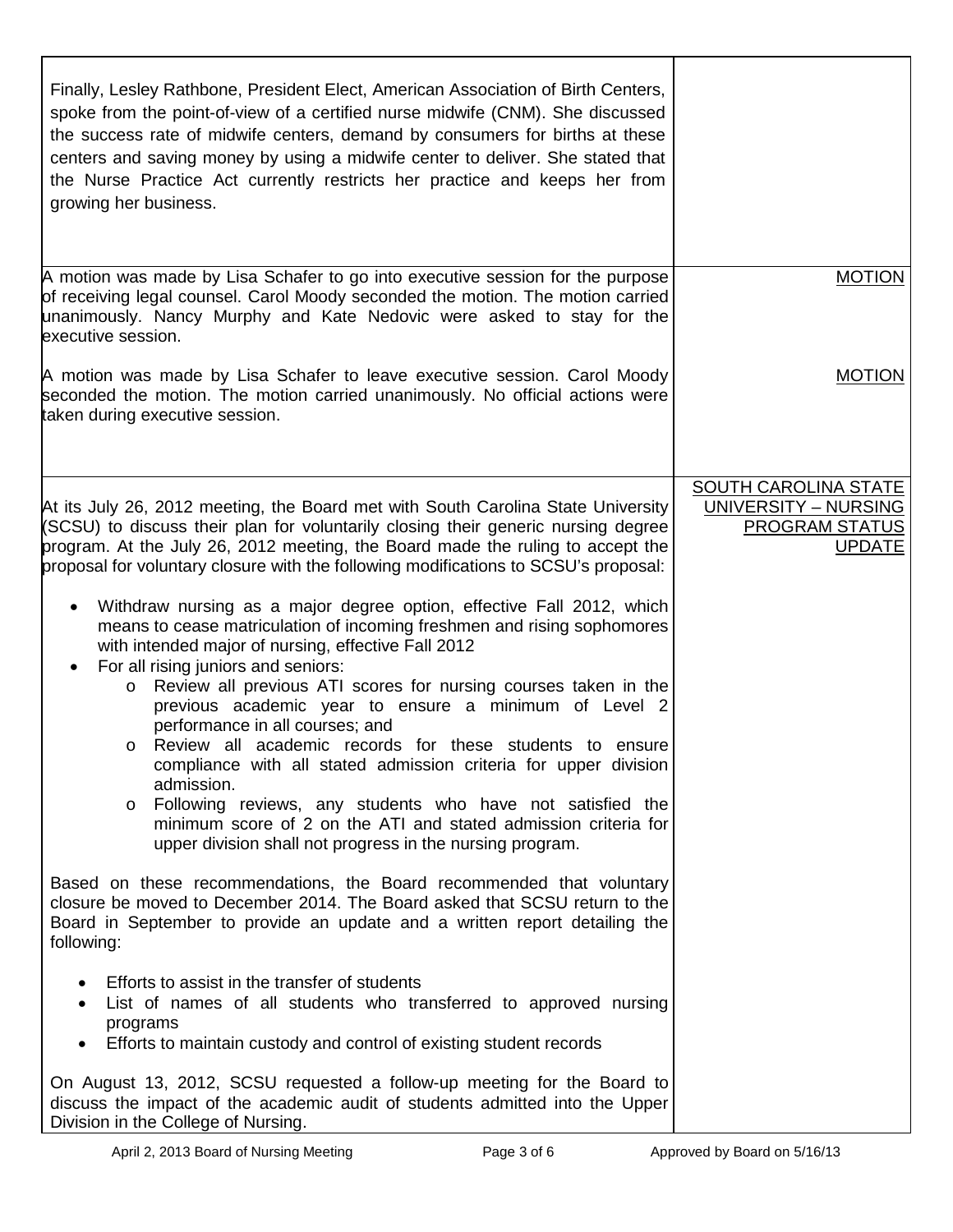At the August 15, 2012 meeting, the Board modified the July 26, 2012 ruling as follows:

- 1) All Upper Division students who scored below the national mean on the ATI Pharmacology exam are required to repeat the Pharmacology class in the Fall 2012 semester. These students must re-test by the end of the Fall 2012 semester and achieve the national mean or higher in order to progress in the nursing program; and
- 2) All Upper Division students who scored below Level 2 on any ATI exam, other than Pharmacology, are required to remediate through specific programs to be offered by SCSU and re-test in all deficient areas by the end of the Fall 2012 semester. Students must achieve a Level 2 on all content areas tested in order to progress in the nursing program.

All other terms set forth in the Board's July 26, 2012 ruling remain in effect.

At the September 2012 Board of Nursing meeting, Dr. Cynthia Warrick, Interim President, South Carolina State University and Stanley Harris, Interim Chair, Department of Nursing appeared before the Board to present the written report as requested in the July meeting and answer the Board's questions.

The Board voted to accept the information presented by SCSU and to have the school return to the Board in January 2013 to thoroughly present their findings and progression.

At the January 2013 meeting, SCSU presented a report on student ATI scores. The Board asked that SCSU update their report with the revised number of students who will progress, specific information regarding the student pharmacology ATI score in relation to the pharmacology national mean and present it at the March 2013 meeting.

Dr. Cynthia Warrick, Interim President and Stanley Harris, Interim Chair, Department of Nursing, South Carolina State University appeared before the Board to present their revised report on student ATI exam scores.

Discussion included but was not limited to all students subsequently making a sufficient ATI score, SCSU's enhanced efforts and training, faculty shortage, the number of students who took the ATI, making the ATI score spreadsheet easier to read/understand, ATI using the same exam every time, the number of students not progressing in the program and progression policy.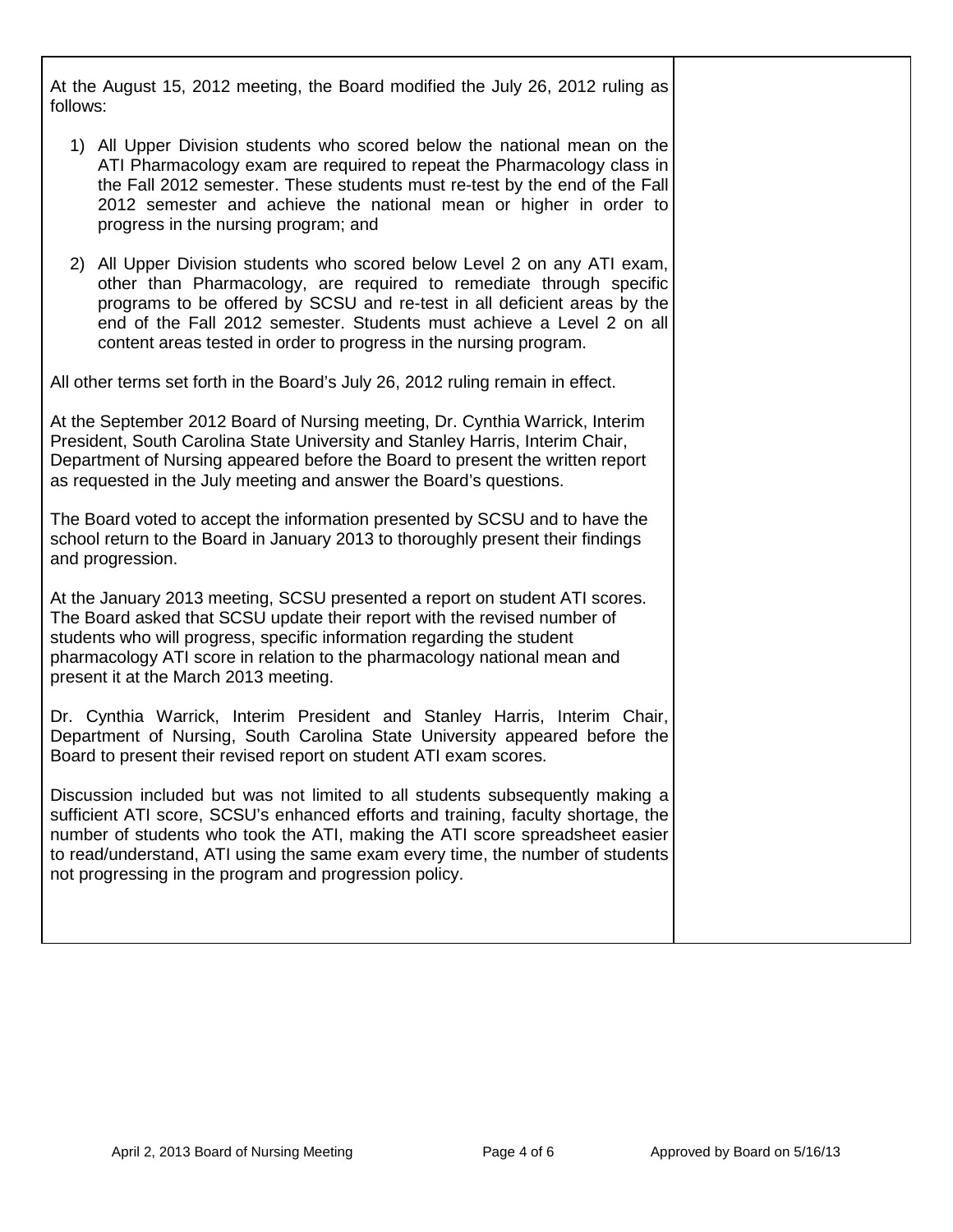| The Board reviewed initial and reinstatement licensure applications with "yes"<br>responses to questions regarding criminal convictions and discipline in another<br>state. The Board also reviewed applications for reinstatement of disciplined<br>licenses.                                                                                                                                                                 | HEARINGS/APPLICATIONS |
|--------------------------------------------------------------------------------------------------------------------------------------------------------------------------------------------------------------------------------------------------------------------------------------------------------------------------------------------------------------------------------------------------------------------------------|-----------------------|
| The Board also reviewed Memoranda of Agreement stipulating to violations of<br>the Nurse Practice Act to determine disciplinary actions.                                                                                                                                                                                                                                                                                       |                       |
| An applicant for licensure as a registered nurse by endorsement appeared before<br>the Board regarding the criminal background check information received by the<br>Board and his/her "yes" response to questions on the application regarding<br>criminal convictions. Respondent was aware of his/her right to legal counsel and<br>waived that right. Respondent appeared but was not represented by legal counsel.         |                       |
| A motion was made by Lisa Schafer to go into executive session for the purpose<br>of receiving legal counsel. Carol Moody seconded the motion. The motion carried<br>unanimously.                                                                                                                                                                                                                                              | <b>MOTION</b>         |
| A motion was made by Carol Moody to leave executive session. Karen Hazzard<br>seconded the motion. The motion carried unanimously. No official actions were<br>taken during executive session.                                                                                                                                                                                                                                 | <b>MOTION</b>         |
| A motion was made by Amanda Baker to grant RN licensure by endorsement.<br>Tara Hulsey seconded the motion. The motion carried unanimously.                                                                                                                                                                                                                                                                                    | <b>MOTION</b>         |
| An applicant for licensure as a registered nurse by examination appeared before<br>the Board regarding the criminal background check information received by the<br>Board and his/her "yes" response to questions on the application regarding<br>criminal convictions. Respondent was represented by Mark W. Hardee, Esq.                                                                                                     |                       |
| A motion was made by Carol Moody to allow the applicant to be licensed. Tara<br>Hulsey seconded the motion. The motion carried unanimously.                                                                                                                                                                                                                                                                                    | <b>MOTION</b>         |
| An applicant for licensure as a licensed practical nurse by examination appeared<br>before the Board regarding the criminal background check information received by<br>the Board and his/her "yes" response to questions on the application regarding<br>criminal convictions. Respondent was aware of his/her right to legal counsel and<br>waived that right. Respondent appeared but was not represented by legal counsel. |                       |
| A motion was made by Lisa Schafer to grant the applicant a license. Carol Moody<br>seconded the motion. The motion carried unanimously.                                                                                                                                                                                                                                                                                        | <b>MOTION</b>         |
| An applicant for licensure as a licensed practical nurse by reinstatement from<br>suspension cancelled. Respondent did not appear and was not represented by<br>legal counsel.                                                                                                                                                                                                                                                 |                       |
| An applicant for licensure as a registered nurse by reinstatement from suspension<br>appeared before the Board regarding his/her application. Respondent was aware<br>of his/her right to legal counsel and waived that right. Respondent appeared but<br>was not represented by legal counsel.                                                                                                                                |                       |
| A motion was made by Carol Moody to go into executive session for the purpose<br>of receiving legal counsel. Amanda Baker seconded the motion. The motion<br>carried unanimously.                                                                                                                                                                                                                                              | <b>MOTION</b>         |